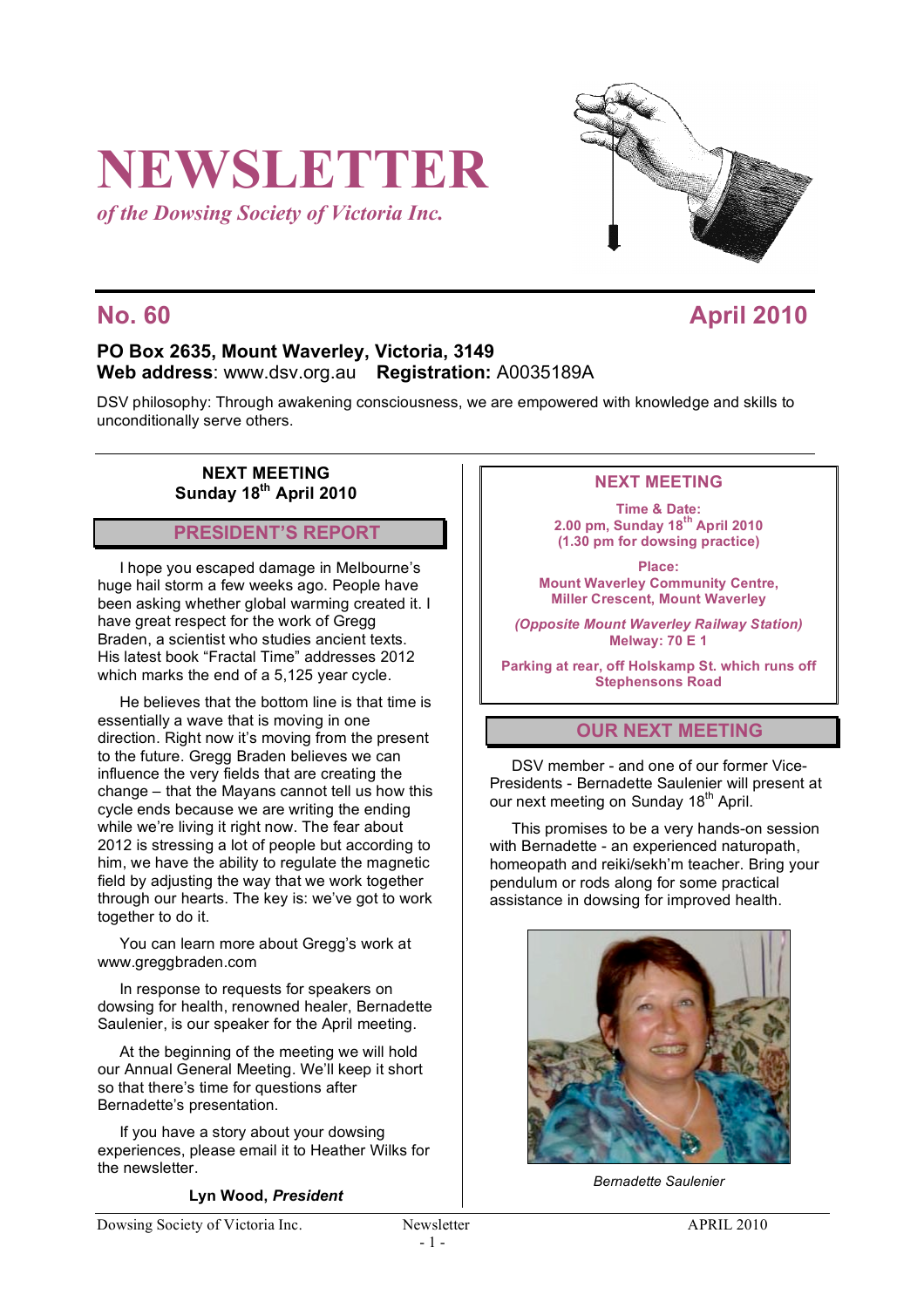

# **OUR LAST MEETING**

At our February meeting we showed Raymon Grace's *"Blueprint For Freedom"* DVD. So many of our members hadn't had the chance to view it and we felt it was a wonderful way to launch our dowsing year.





# **THE JOY OF SENSITIVE LIVING**

*By Alanna Moore, February 2010.*

For the past 26 years I have worked as a geomancer, assessing and balancing the subtle energies of places with pendulum dowsing and meditational attunement. It's akin to feng shui, but not formula oriented. A geomantic reading of a place seeks out the actual inherent energies there, so it's rather more indigenous than informed by Chinese cultural conditioning, as feng shui is. It thus requires openness and keen sensitivity. You never know what might show up.

I often find high-tech radiation, or geopathic stress from unhealthy underground energies; or perhaps a desecrated sacred site that's causing 'bad vibes'.

On the other hand, beneficial energies can also be created or amplified, harnessed for enhancing plant growth in the garden or for making one's own backyard a sacred site.

Alanna's website: http://www.geomantica.com/

Alanna Moore's autumn workshops. Full Details: http://www.geomantica.com/geoevents.htm#





With Mary Ward 5 Wattlebird Way Healesville Vic 3777 PO Box 657 Healesville Vic 3777 Phone: (03) 5962 6973 or 0411 485 098 Email: maryjward@bigpond.com  $puresound33$ essences@bigpond.com www.puresoundessences.com

# **Aetheric Energy Devices** and Dowsing Tools



**Charles D. Cheesman** 

PO Box 630, Mornington, Victoria, 3931, Australia Ph: 613 5977 1222 Fax: 613 5977 1333 Mob: 0412 038 193 www.aethericconnections.com.au

# **DOWSING AT GALLIPOLI**

*Edited article from the British Society of Dowsers Newsletter: Vol 41, Number 293 September 2006.*

*By former DSV Vice-President, Richard Slifierz*

In the Polish edition of Richard Webster's book, *"Dowsing for Beginners*", I came across one line of information stating that dowsing was used at Gallipoli by Australian troops during the First World War. Richard is a New Zealand